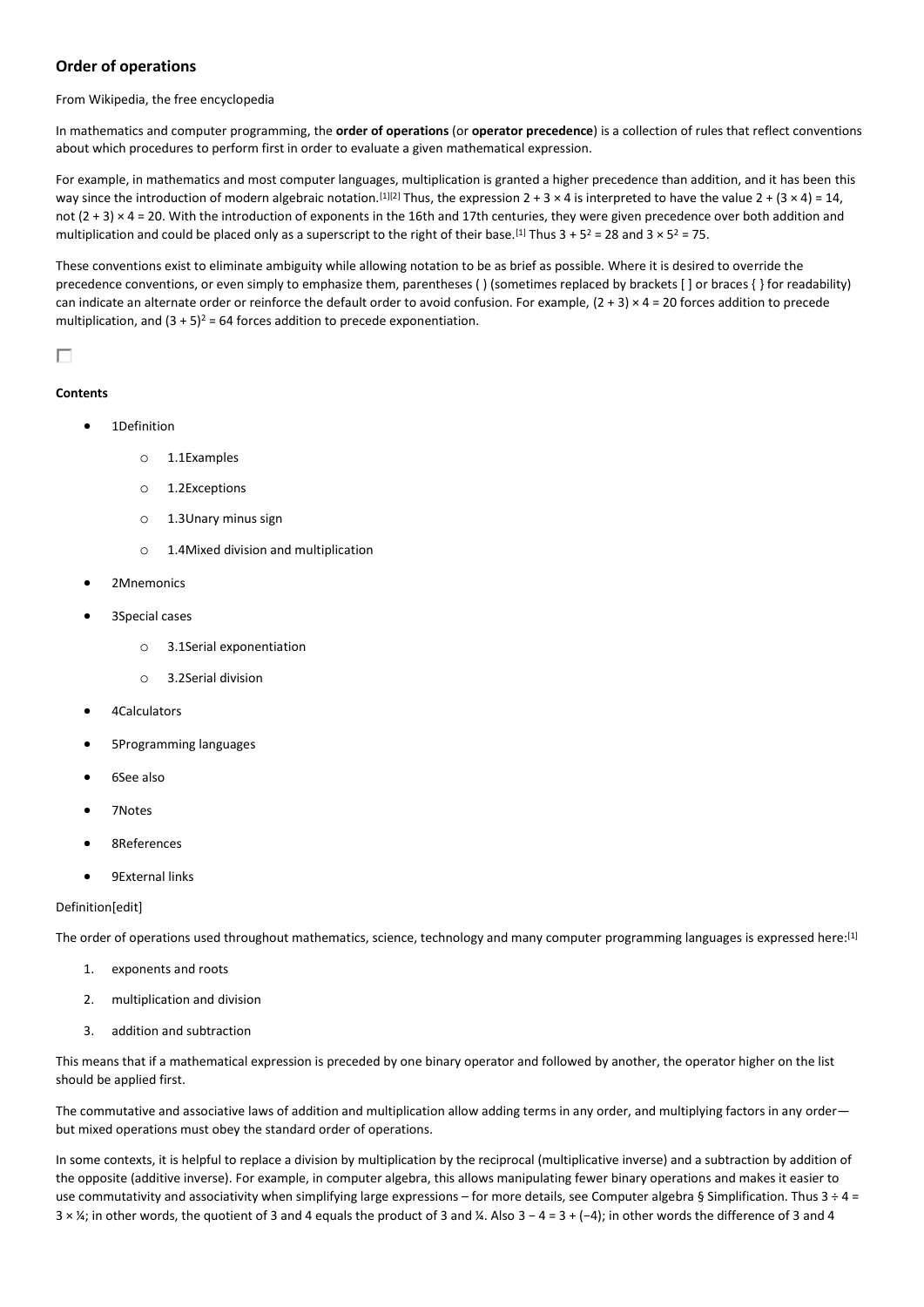equals the sum of 3 and −4. Thus, 1 – 3 + 7 can be thought of as the sum of 1 + (−3) + 7, and the three summands may be added in any order, in all cases giving 5 as the result.

The root symbol V requires a symbol of grouping around the radicand. The usual symbol of grouping is a bar (called vinculum) over the radicand. Other functions use parentheses around the input to avoid ambiguity. The parentheses are sometimes omitted if the input is a monomial. Thus, sin 3x = sin(3x), but sin x + y = sin(x) + y, because x + y is not a monomial.<sup>[1]</sup> Some calculators and programming languages require parentheses around function inputs, some do not.

Symbols of grouping can be used to override the usual order of operations.<sup>[1]</sup> Grouped symbols can be treated as a single expression.<sup>[1]</sup> Symbols of grouping can be removed using the associative and distributive laws, also they can be removed if the expression inside the symbol of grouping is sufficiently simplified so no ambiguity results from their removal.

## **Examples**[edit]

A horizontal fractional line also acts as a symbol of grouping:

For ease in reading, other grouping symbols, such as curly braces { } or square brackets [ ], are often used along with parentheses ( ). For example:

### **Exceptions**[edit]

## **Unary minus sign**[edit]

There are differing conventions concerning the unary operator − (usually read "minus"). In written or printed mathematics, the expression  $-3<sup>2</sup>$  is interpreted to mean 0 –  $(3<sup>2</sup>) = -9,$ <sup>[1][3]</sup>

Some applications and programming languages, notably Microsoft Excel (and other spreadsheet applications) and the programming language bc, unary operators have a higher priority than binary operators, that is, the unary minus has higher precedence than exponentiation, so in those languages −3<sup>2</sup> will be interpreted as (−3)<sup>2</sup> = 9.<sup>[4]</sup> This does not apply to the binary minus operator −; for example while the formulas =-2^2 and =0+-2^2 return 4 in Microsoft Excel, the formula =0-2^2 returns −4. In cases where there is the possibility that the notation might be misinterpreted, a binary minus operation can be enforced by explicitly specifying a leading 0 (as in 0-2^2 instead of just -2^2), or parentheses can be used to clarify the intended meaning.

### **Mixed division and multiplication**[edit]

Similarly, there can be ambiguity in the use of the slash symbol / in expressions such as 1/2*x*. [5] If one rewrites this expression as 1 ÷ 2*x* and then interprets the division symbol as indicating multiplication by the reciprocal, this becomes:

## $1 \div 2 \times x = 1 \times 1/2 \times x = 1/2 \times x$ .

With this interpretation 1 ÷ 2x is equal to (1 ÷ 2)x.<sup>[1][6]</sup> However, in some of the academic literature, multiplication denoted by juxtaposition (also known as implied multiplication) is interpreted as having higher precedence than division, so that 1 ÷ 2*x* equals 1 ÷ (2*x*), not (1 ÷ 2)*x*.

For example, the manuscript submission instructions for the *Physical Review* journals state that multiplication is of higher precedence than division with a slash,[7] and this is also the convention observed in prominent physics textbooks such as the *Course of Theoretical Physics* by Landau and Lifshitz and the *Feynman Lectures on Physics*. [a]

## Mnemonics[edit]

Mnemonics are often used to help students remember the rules, involving the first letters of words representing various operations. Different mnemonics are in use in different countries.[8][9][10]

- In the United States, the acronym *PEMDAS* is common. It stands for *P*arentheses, *E*xponents, *M*ultiplication/*D*ivision, *A*ddition/*S*ubtraction. PEMDAS is often expanded to the mnemonic "**Please Excuse My Dear Aunt Sally**".[5]
- Canada and New Zealand use *BEDMAS*, standing for *B*rackets, *E*xponents, *D*ivision/*M*ultiplication, *A*ddition/*S*ubtraction.
- Most common in the UK, India, Bangladesh and Australia[11] and some other English-speaking countries are *BODMAS* meaning *B*rackets, *O*rder, *D*ivision/*M*ultiplication, *A*ddition/*S*ubtraction. Nigeria and some other West African countries also use BODMAS. Similarly in the UK, *BIDMAS* is used, standing for *B*rackets, *I*ndices, *D*ivision/*M*ultiplication, *A*ddition/*S*ubtraction.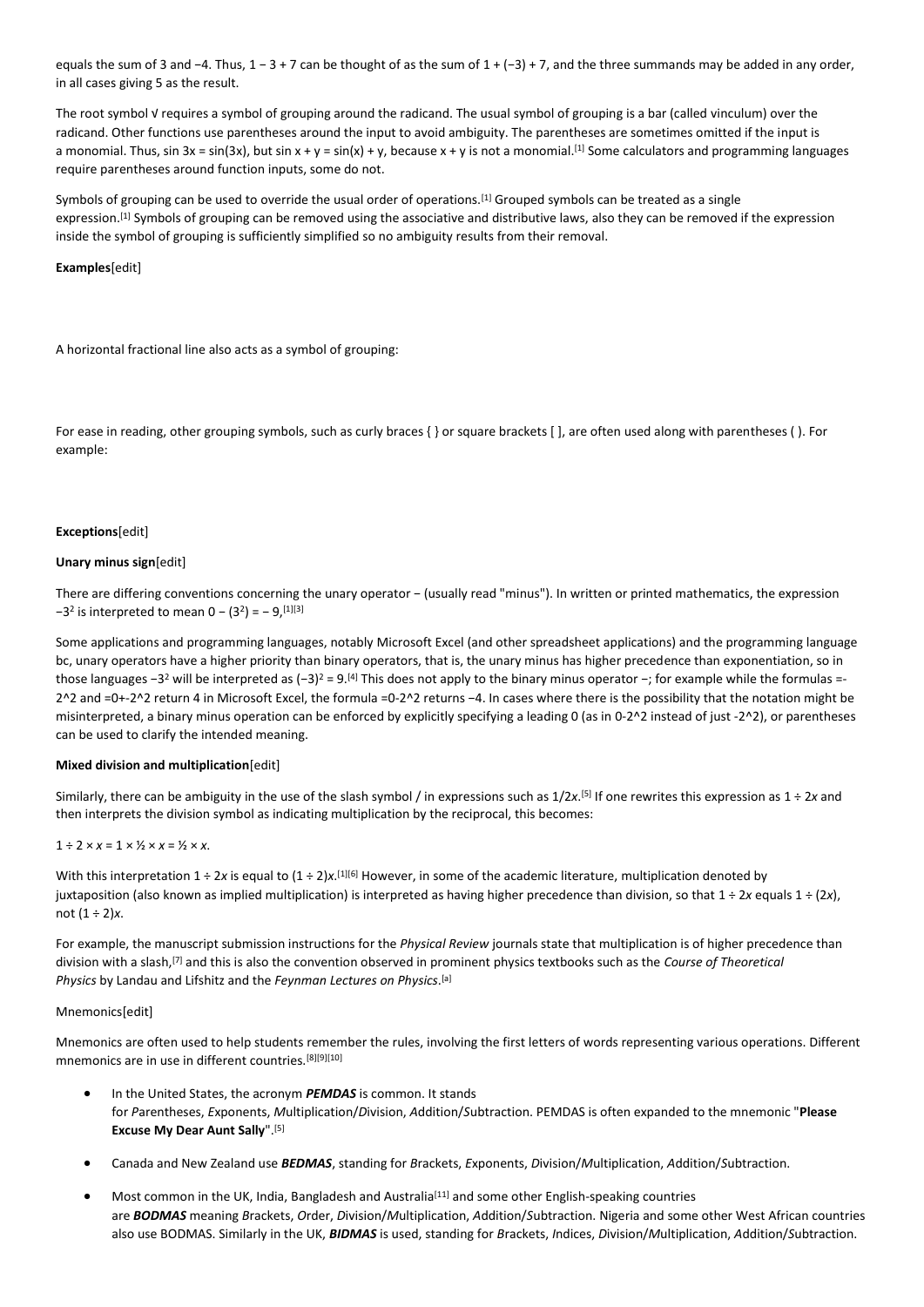These mnemonics may be misleading when written this way.<sup>[5]</sup> For example, misinterpreting any of the above rules to mean "addition first, subtraction afterward" would incorrectly evaluate the expression<sup>[5]</sup>

 $10 - 3 + 2$ .

The correct value is 9 (and not 5, as if the addition would be carried out first and the result used with the subtraction afterwards).

Special cases[edit]

## **Serial exponentiation**[edit]

If exponentiation is indicated by stacked symbols, the usual rule is to work from the top down, because exponentiation is right-associative in mathematics thus:[1][12]

 $a^{bc} = a^{(bc)}$ 

which typically is not equal to  $(a^b)^c$ .

However, some computer systems may resolve the ambiguous expression differently.<sup>[13]</sup> For example, Microsoft Excel evaluates  $a^b$ *b*  $\circ$  as ( $a^b$ ) $\circ$ , which is opposite of normally accepted convention of top-down order of execution for exponentiation. Thus 4^3^2 is evaluated to 4,096 instead of 262,144.

Another difference in Microsoft Excel is -*a*^*b* which is evaluated as (-*a*)^*b* instead of -(*a*^*b*). For compatibility, the same behavior is observed on LibreOffice. The computational programming language MATLAB is another example of a computer system resolving the stacked exponentiation in the non-standard way.

## **Serial division**[edit]

A similar ambiguity exists in the case of serial division, for example, the expression  $10 \div 5 \div 2$  can either be interpreted as

 $10 \div (5 \div 2) = 4$ 

or as

```
(10 \div 5) \div 2 = 1
```
The left-to-right operation convention would resolve the ambiguity in favor of the last expression. Further, the mathematical habit of combining factors and representing division as multiplication by a reciprocal both greatly reduce the frequency of ambiguous division. However, when two long expressions are combined by division, the correct order of operations can be lost in the notation.

### Calculators[edit]

### *Main article: Calculator input methods*

Different calculators follow different orders of operations. Many simple calculators without a stack implement chain input working left to right without any priority given to different operators, for example typing

### $1 + 2 \times 3$  vields 9.

while more sophisticated calculators will use a more standard priority, for example typing

 $1 + 2 \times 3$  yields 7.

The *Microsoft Calculator* program uses the former in its standard view and the latter in its scientific and programmer views.

Chain input expects two operands and an operator. When the next operator is pressed, the expression is immediately evaluated and the answer becomes the left hand of the next operator. Advanced calculators allow entry of the whole expression, grouped as necessary, and evaluates only when the user uses the equals sign.

Calculators may associate exponents to the left or to the right depending on the model or the evaluation mode. For example, the expression  $a \wedge b \wedge c$  is interpreted as  $a^{(bc)}$  on the TI-92 and the TI-30XS MultiView in "Mathprint mode", whereas it is interpreted as  $(a^b)^c$  on the TI-30XII and the TI-30XS MultiView in "Classic mode".

An expression like 1/2*x* is interpreted as 1/(2*x*) by TI-82, but as (1/2)*x* by TI-83 and every other TI calculator released since 1996,[14] as well as by all Hewlett-Packard calculators with algebraic notation. While the first interpretation may be expected by some users, only the latter is in agreement with the standard rule that multiplication and division are of equal precedence,<sup>[15][16]</sup> so 1/2*x* is read one divided by two and the answer multiplied by *x*.

When the user is unsure how a calculator will interpret an expression, it is a good idea to use parentheses so there is no ambiguity.

Calculators that utilize reverse Polish notation (RPN), also known as postfix notation, use a stack to enter formulas without the need for parentheses.[5]

Programming languages[edit]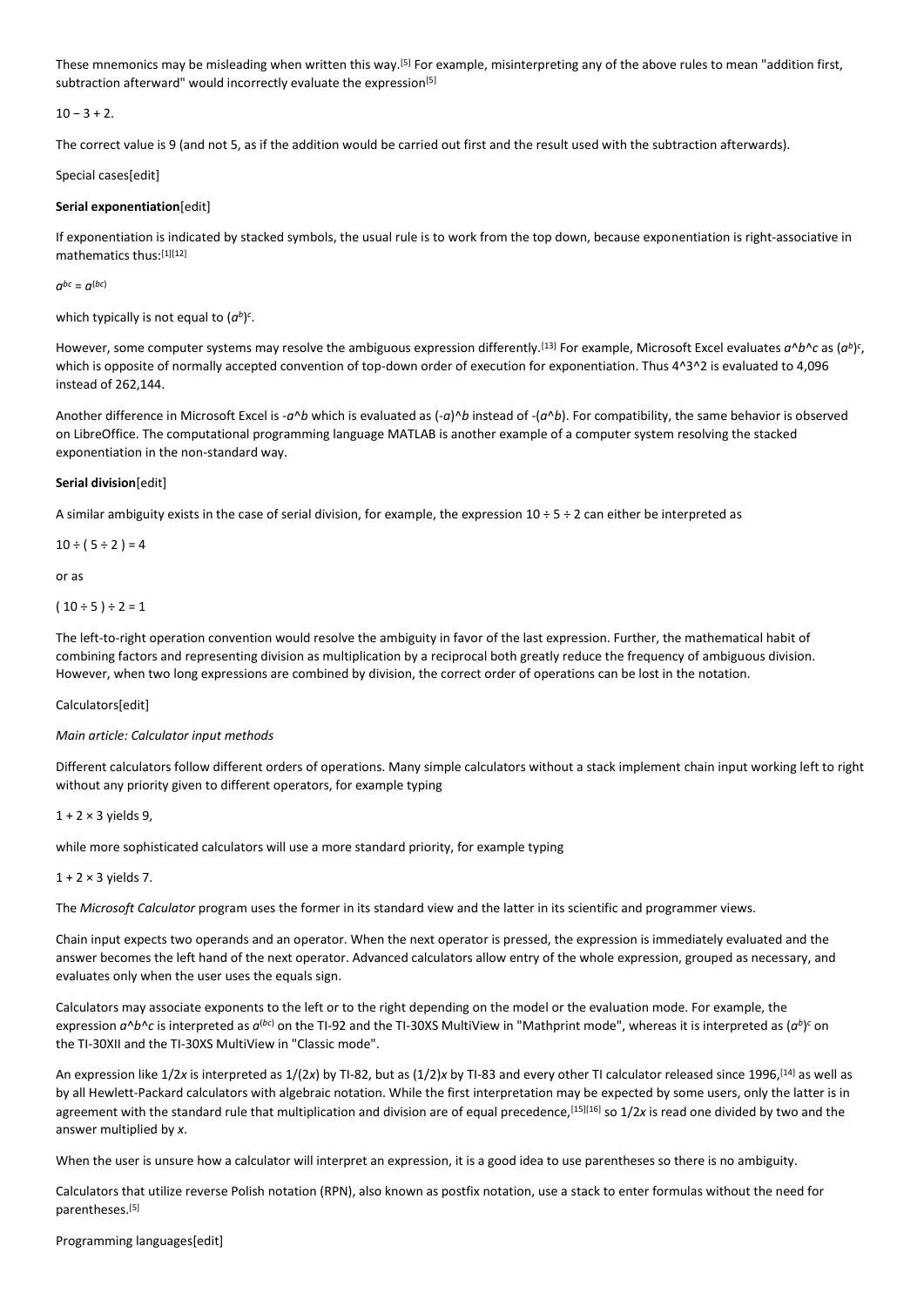Some programming languages use precedence levels that conform to the order commonly used in mathematics,<sup>[13]</sup> though others, such as APL, Smalltalk or Occam, have no operator precedence rules (in APL, evaluation is strictly right to left; in Smalltalk and Occam, it is strictly left to right).

In addition, because many operators are not associative, the order within any single level is usually defined by grouping left to right so that 16/4/4 is interpreted as (16/4)/4 = 1 rather than 16/(4/4) = 16; such operators are perhaps misleadingly referred to as "left associative". Exceptions exist; for example, languages with operators corresponding to the cons operation on lists usually make them group right to left ("right associative"), e.g. in Haskell, 1:2:3:4:[] == 1:(2:(3:(4:[]))) == [1,2,3,4].

The logical bitwise operators in C (and all programming languages that borrow precedence rules from C, for example, C++, Perl and PHP) have a precedence level that the creator of the C language considered unsatisfactory.<sup>[17]</sup> However, many programmers have become accustomed to this order. The relative precedence levels of operators found in many C-style languages are as follows:

| 1              | $() [] \rightarrow . ::$                               | Function call, scope, array/member<br>access                     |
|----------------|--------------------------------------------------------|------------------------------------------------------------------|
| $\overline{2}$ | $! \sim - + * \&$ size of type cast ++ -               | (most) unary operators, sizeof and type<br>casts (right to left) |
| 3              | $\ast$<br>/ % MOD                                      | Multiplication, division, modulo                                 |
| 4              | $+ -$                                                  | Addition and subtraction                                         |
| 5              | $<<$ >>                                                | Bitwise shift left and right                                     |
| 6              | $<$ $<=$ $>$ $>=$                                      | Comparisons: less-than and greater-<br>than                      |
| $\overline{7}$ | == !=                                                  | Comparisons: equal and not equal                                 |
| 8              | &                                                      | <b>Bitwise AND</b>                                               |
| 9              | ٨                                                      | Bitwise exclusive OR (XOR)                                       |
| 10             | I                                                      | Bitwise inclusive (normal) OR                                    |
| 11             | &&                                                     | Logical AND                                                      |
| 12             | $\mathbf{I}$                                           | Logical OR                                                       |
| 13             | ?:                                                     | Conditional expression (ternary)                                 |
| 14             | $\equiv$<br>$+= -$<br>*= /= %= &= $\vert$ = ^= <<= >>= | Assignment operators (right to left)                             |
| 15             | $\pmb{\cdot}$                                          | Comma operator                                                   |

Examples: (Note: in the examples below, '≡' is used to mean "is equivalent to", and not to be interpreted as an actual assignment operator used as part of the example expression.)

- !A + !B ≡ (!A) + (!B)
- ++A + !B ≡ (++A) + (!B)
- $A + B * C \equiv A + (B * C)$
- A || B && C ≡ A || (B && C)
- $A & 8 & B == C \equiv A & 8 & (B == C)$
- $A & B == C = A & (B == C)$

Source-to-source compilers that compile to multiple languages need to explicitly deal with the issue of different order of operations across languages. Haxe for example standardizes the order and enforces it by inserting brackets where it is appropriate.<sup>[18]</sup>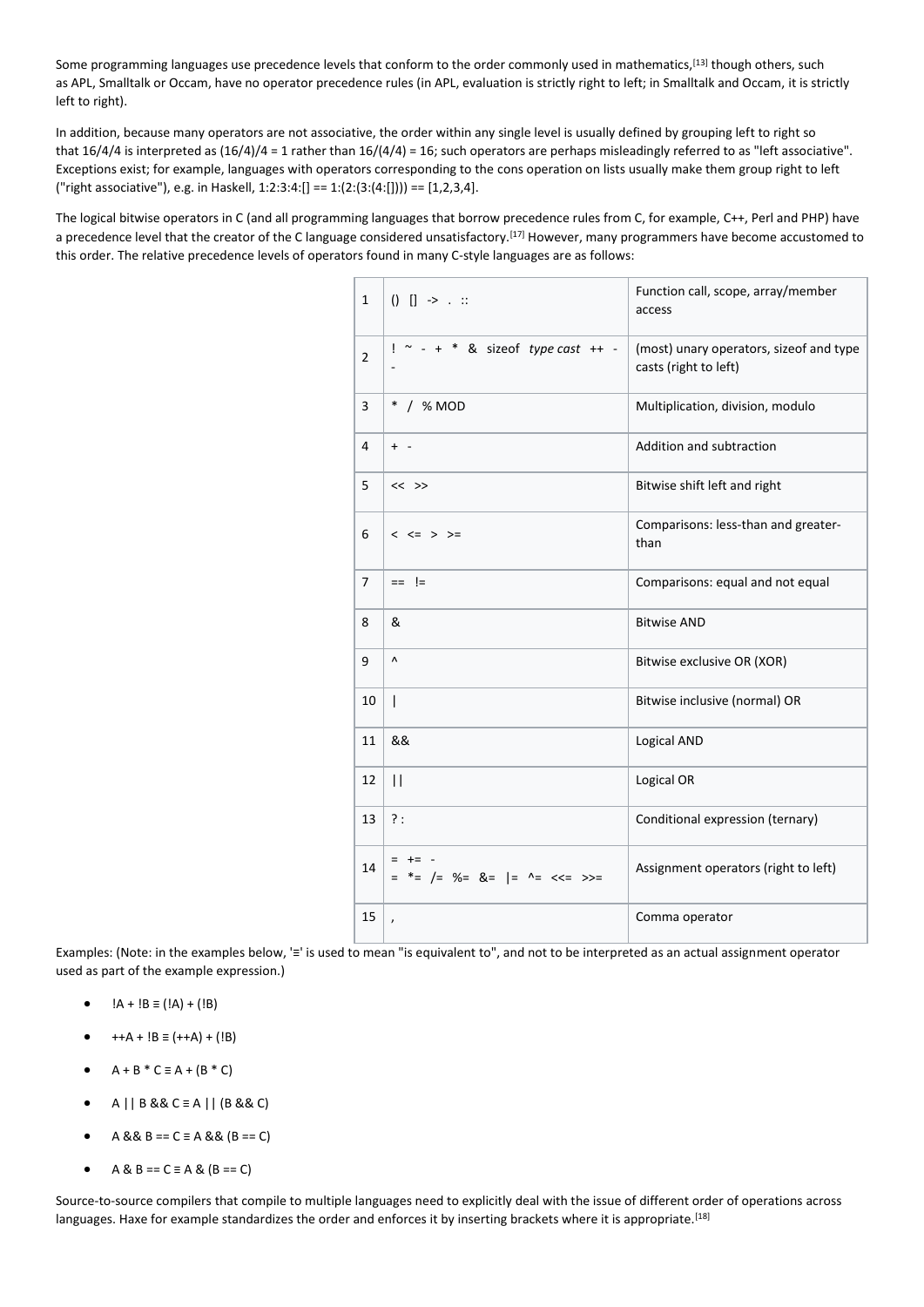The accuracy of software developer knowledge about binary operator precedence has been found to closely follow their frequency of occurrence in source code.<sup>[19]</sup>

See also[edit]

- **Associativity**
- Common operator notation (for a more formal description)
- **Commutativity**
- **Distributivity**
- **Hyperoperation**
- Operator (programming)
- Operator associativity
- Operator overloading
- Operator precedence in C and C++
- Polish notation
- Reverse Polish notation

# Notes[edit]

1. **^** For example, the third edition of *Mechanics* by Landau and Lifshitz contains expressions such as *hPz*/2π (p. 22), and the first volume of the *Feynman Lectures* contains expressions such as 1/2√*N* (p. 6–7). In both books these expressions are written with the convention that the solidus is evaluated last.

# References[edit]

- 1. ^ Jump up to:*<sup>a</sup> <sup>b</sup> <sup>c</sup> <sup>d</sup> <sup>e</sup> <sup>f</sup> <sup>g</sup> <sup>h</sup> <sup>i</sup> Bronstein, Ilja Nikolaevič; Semendjajew, Konstantin Adolfovič (1987) [1945]. "2.4.1.1.". In Grosche, Günter; Ziegler, Viktor; Ziegler, Dorothea. Taschenbuch der Mathematik(in German). 1. Translated by Ziegler, Viktor. Weiß, Jürgen (23 ed.). Thun and Frankfurt am Main: Verlag Harri Deutsch (and B. G. Teubner Verlagsgesellschaft, Leipzig). pp. 115–120. ISBN 3-87144-492-8.*
- 2. **^** *"Ask Dr. Math". Math Forum. 22 November 2000. Retrieved 5 March 2012.*
- 3. **^** *Allen R. Angel. Elementary Algebra for College Students (8 ed.). Chapter 1, Section 9, Objective 3.*
- 4. **^** *"Formula Returns Unexpected Positive Value". Support.microsoft.com. 15 August 2005. Retrieved 5 March 2012.*
- 5. ^ Jump up to:*<sup>a</sup> <sup>b</sup> <sup>c</sup> <sup>d</sup> <sup>e</sup> Ball, John A. (1978). Algorithms for RPN calculators (1 ed.). Cambridge, Massachusetts, USA: Wiley-Interscience, John Wiley & Sons, Inc. p. 31. ISBN 0-471-03070-8.*
- 6. **^** "division and multiplication have the same priority", http://www.mathcentre.ac.uk/resources/uploaded/mc-ty-rules-2009-1.pdf
- 7. **^** *"Physical Review Style and Notation Guide" (PDF). American Physical Society. Section IV–E–2–e. Retrieved 5 August 2012.*
- 8. **^** http://www.mathcentre.ac.uk/resources/uploaded/mc-ty-rules-2009-1.pdf
- 9. **^** *"Please Excuse My Dear Aunt Sally (PEMDAS)--Forever!". Education Week - Coach G's Teaching Tips. 1 January 2011.*
- 10. **^** *"What is PEMDAS? - Definition, Rule & Examples". Study.com.*
- 11. **^**http://syllabus.bos.nsw.edu.au/assets/global/files/maths\_s3\_sampleu1.doc
- 12. **^** *Olver, Frank W. J.; Lozier, Daniel W.; Boisvert, Ronald F.; Clark, Charles W., eds. (2010). NIST Handbook of Mathematical Functions. National Institute of Standards and Technology (NIST), U.S. Department of Commerce, Cambridge University Press. ISBN 978-0-521-19225-5. MR 2723248.*[1]
- 13. ^ Jump up to:*<sup>a</sup> <sup>b</sup>* Exponentiation Associativity and Standard Math NotationCodeplea. 23 Aug 2016. Retrieved 20 Sep 2016.
- 14. **^** *"Implied Multiplication Versus Explicit Multiplication on TI Graphing Calculators". Texas Instruments. 2011-01-16. 11773. Archived from the original on 2016-04-17. Retrieved 2015-08-24.*
- 15. **^** *Zachary, Joseph L. (1997). "Introduction to scientific programming - Computational problem solving using Maple and C - Operator precedence worksheet". Retrieved 2015-08-25.*